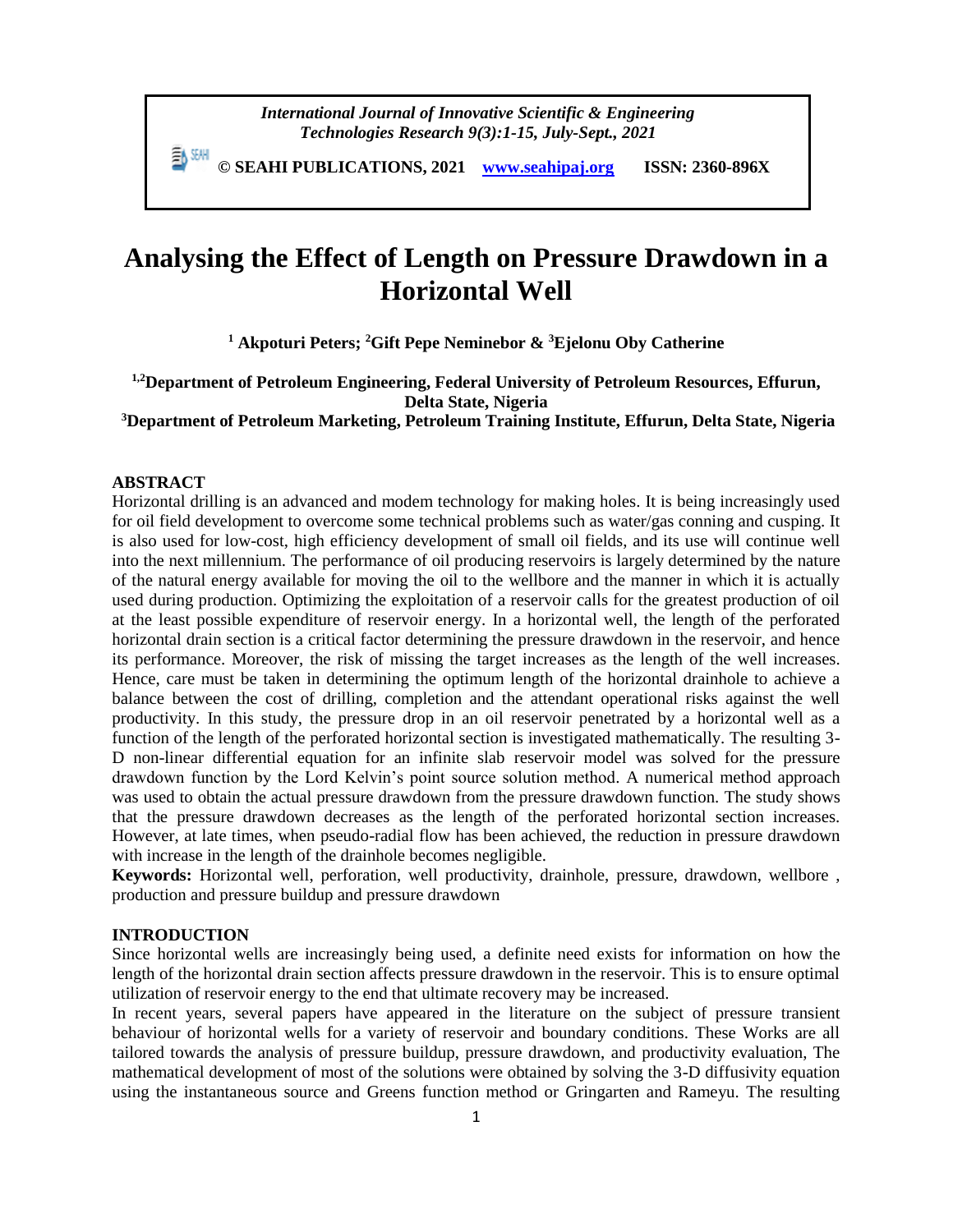pressure drop functions were solved with either Laplace transforms. They arrived at very complex analytic solutions for pressure drawdown and buildup. The results also did not show explicitly how the pressure drawdown is affected by the length of the horizontal well.

Kuchuk et al reported a theoretical equation to calculate the pressure drawdown in a 3-0 reservoir bounded in two dimensions. They concluded that the image sum representation could be used instead of the Fourier series to model the pressure response of the horizontal well bounded by the upper and lower no-flow boundaries in the vertical- direction. However, the report did not include the actual application of either methods or their uses to investigate the effect of length on pressure drawdown in the reservoir.

Another useful method which has hardly been employed due to its complexity, is the Lord Kelvin's instantaneous point source solution. The method was used by Nisle<sup>12</sup> in studying the effect of partial penetration on pressure buildup in oil wells. Cinco et al<sup>13</sup> also applied the Lord Kelvin s instantaneous point source method as suggested by Nisle', to study the unsteady state pressure distribution created by a directionally drilled well. There is a noticeable absence in the petroleum literature of studies dealing with the effect of horizontal well length on pressure drawdown using the Lord Kelvin's instantaneous point source solution.

This study reports the derivation of a numerical relationship between the pressure drawdown in a reservoir and the length of the horizontal drain section of a horizontal well in an under-saturated oil reservoir.

#### **Physical and Mathematical Models**

The physical model considered in this study consists of a line - source well located in a slab homogeneous medium of uniform thickness. This is possible where a reservoir is close to being continuous shale. A schematic diagram of the infinite slab reservoir is presented in fig 1.



Fig. 1. Horizontal Well in an Infinite Slab Reservior

A horizontal well, with the length of the horizontal drain Section equal to L. and radius r penetrates the laterally infinite reservoir of thickness h. The well is assumed to be parallel to the top and bottom boundaries of the slab reservoir and is located at an elevation, z. it is assumed to produce at a constant rate, q. The flow of a slightly compressible fluid of constant compressibility and viscosity is assumed throughout the medium. Gravity effects are assumed to be negligible. Production is from a single well centered in the reservoir In actual fact most horizontal wells are crooked and are not parallel to the formation bedding planes Permeability porosity and viscosity are assumed independent of pressure and time, that is, the formation fluid properties are independent of pressure along the wellbore is assumed uniform, that is, infinite and only the production from the horizontal section is used to evaluate the performance of the well. It is assumed that skin and wellbore storage effects are negligible.

Fluid flow in a reservoir with horizontal well is a three - dimensional problem with anisotropy playing a prominent role in the performance of the well<sup>2</sup> Let x- axis be in the same direction of the horizontal wellbore , y-axis be perpendicular to x-axis in horizontal plane, and z-axis be the vertical axis The pressure behaviour during flow in the medium is given by the diffusivity equation:

$$
\frac{\delta^2 P}{\delta x^2} + \frac{\delta^2 P}{\delta y^2} + \frac{\delta^2 P}{\delta z^2} = \frac{\mu c \phi}{k_y} \frac{\delta P}{\delta t} \dots \dots \dots \dots \dots \dots \dots (1)
$$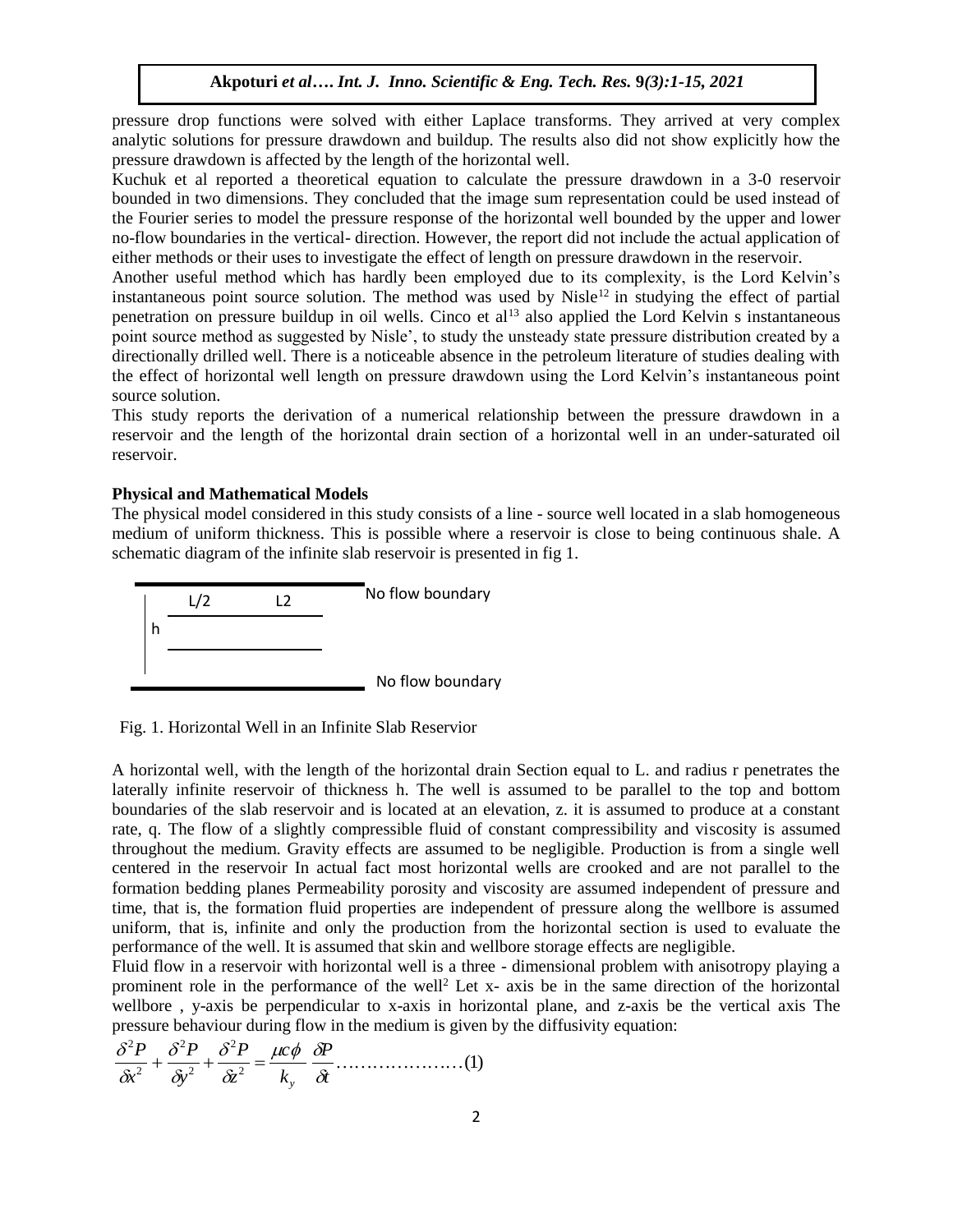where x, y, z are now the principal axes of permeability. The pressure in the drainage volume before the well is produced at  $t = 0$  is uniform and equal to Pi. We start to withdraw a quantity of fluid at the rate, q, from the well. We want to find the pressure drop, P (Pi - P), as a function of time and space, caused by unit length of the horizontal well. Thus the initial and boundary conditions of the model expressed mathematically are:

$$
\frac{\delta P}{\delta z} = 0 \text{ at } z = 0 \text{ and } z = h \dots \dots \dots \dots (2a)
$$

*P P at x y* (2*b*) *I i*

*P P at t* 0 (2*c*) *I*

### **Solution Of The Basic Differential Equation (Eq.1)**

The pressure drop at a point, created by an instantaneous horizontal line source of finite length, L, in an infinite slab porous medium of thickness h. is given by;

( ( ) / 4 ) 4 ( ) exp \_ ( , , , , , , ) / 2 1 *y y n t c n t q P x y z z L h t y h w* (4 ) ( / 2} (4 ) ( / 2) { 2 1 *n t erf x L n t x L x erf x x* (exp( ( 2 ) / 4 ) exp( ( 2 ) / 4 ))................................(3 ) 2 2 *<sup>x</sup> <sup>z</sup> <sup>z</sup> n h <sup>n</sup> <sup>t</sup> <sup>z</sup> <sup>z</sup> n h <sup>n</sup> <sup>t</sup> <sup>a</sup> <sup>w</sup> <sup>z</sup> <sup>w</sup> <sup>z</sup> x n x* 

#### Fig. 2 shows the images of the horizontal well in an infinite slab reservoir.

In terms of Fourier functions, eq.3a can be expressed as:

$$
P_2(x, y, z, z_w, L, h, t) = \frac{q \exp}{4\phi c(\pi n_h t)} (-(y - y') / 4n_y t)
$$
  

$$
x \frac{1}{2} \{ erf((x - L/2) / \sqrt{(4n_x t)}) + erf((x + L/2) / \sqrt{4n_x t})) \}
$$
  

$$
x 2\sqrt{(\pi n_z t) / h(1 + 2\sum_{n=1}^{x} (cos n\pi z / h) cos(n\pi z_w / h) exp(-n_z n^2 \pi^2 t / h^2)) \dots \dots \dots \dots \dots (3b)}
$$

Integration of eq.3b with respect to time gives the pressure drop created by a continuous horizontal line source:

$$
P_2(x, y, z, z_w, L, h, t) = \frac{q\mu}{4\phi c(\pi n_h)h} \sqrt{\left(\frac{\pi k}{g}\right)^2} \left[ \exp(-(y - y')^2 / 4n_y t) \right]
$$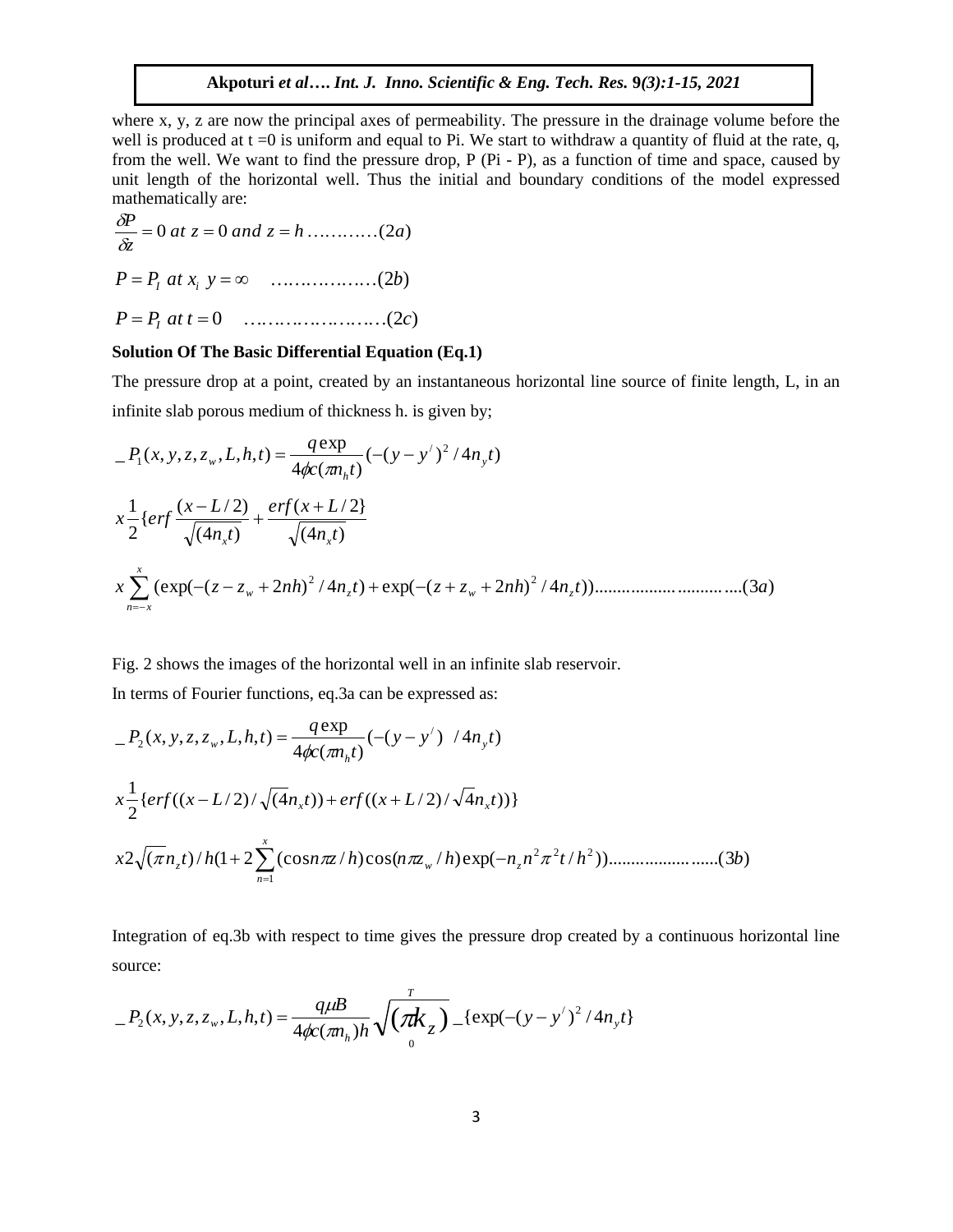

Eq.4 is the formal representation of the integration that must be performed in order to obtain the pressure drop due to a continuous source of length, L. in an infinite slab of thickness, h. It is apparent that the analytical solution of eq.4 presents certain difficulties - In order to examine the effect of length on pressure drawdown, therefore, numerical methods will be necessary.

For convenience we express the variables in their dimensionless forms. Substituting dimensionless parameters, we have:

 $P_D(x_D, y_D, z_D, z_{WD}, L_D, t_D) =$ 

parameters, we have:  
\n
$$
P_{D}(x_{D}, y_{D}, z_{D}, z_{WD}, L_{D}, t_{D}) =
$$
\n
$$
\sqrt{(\pi/4)\sqrt{(kh/ky)I_{0}^{t}}(\exp(-y^{2}D/4t_{D})\{erf\frac{(\sqrt{(k_{h}/k_{x})-x_{D}})}{2\sqrt{t_{D}}}+\frac{(\sqrt{(k_{h}/k_{x})-x_{D}})}{2\sqrt{t_{D}}}\}}
$$
\n
$$
x\{1+2\sum_{n=1}^{\infty}\exp(-n_{2}\pi^{2}L_{D}^{-2}t_{D})\cos(n\pi z_{D})\cos(n\pi z_{WD}))dt_{D}/\sqrt{(t_{D})}\}
$$
\n............(5)

In eq. 5, one needs only account for a finite number of images, n, since the distant images would have negligible effect. The more distant the image is, the longer it will take its effect to be felt at the producing well.

#### **Application and Results**

 $n=1$ 

It is not apparent from an examination of eq.5 how the length of a horizontal well affects pressure drawdown in the reservoir. In order to investigate this question, numerical calculations must be employed over a suitable range of values of the parameters.

The model (eq. 5) was tested and validated with an example taken from the literature. The example is that of a test in a homogeneous laterally infinite reservoir. The drilled horizontal welt length is 1,150ft but a production logging survey shows producing length (perforated length) of about 900ft. The well and reservoir parameters are shown in Table 1.

To obtain the wellbore pressure response, PwD, the PD function (eq. 5), was evaluated at approximate  $XD$ , yD and  $ZD$  ( $ZD = ZWD + rWD$ ),

 $yD = rWD$ ,  $XD = 0.708$ , 0.701, 0.698, 0.688, 0.601) for different values of L, including the actual producing length.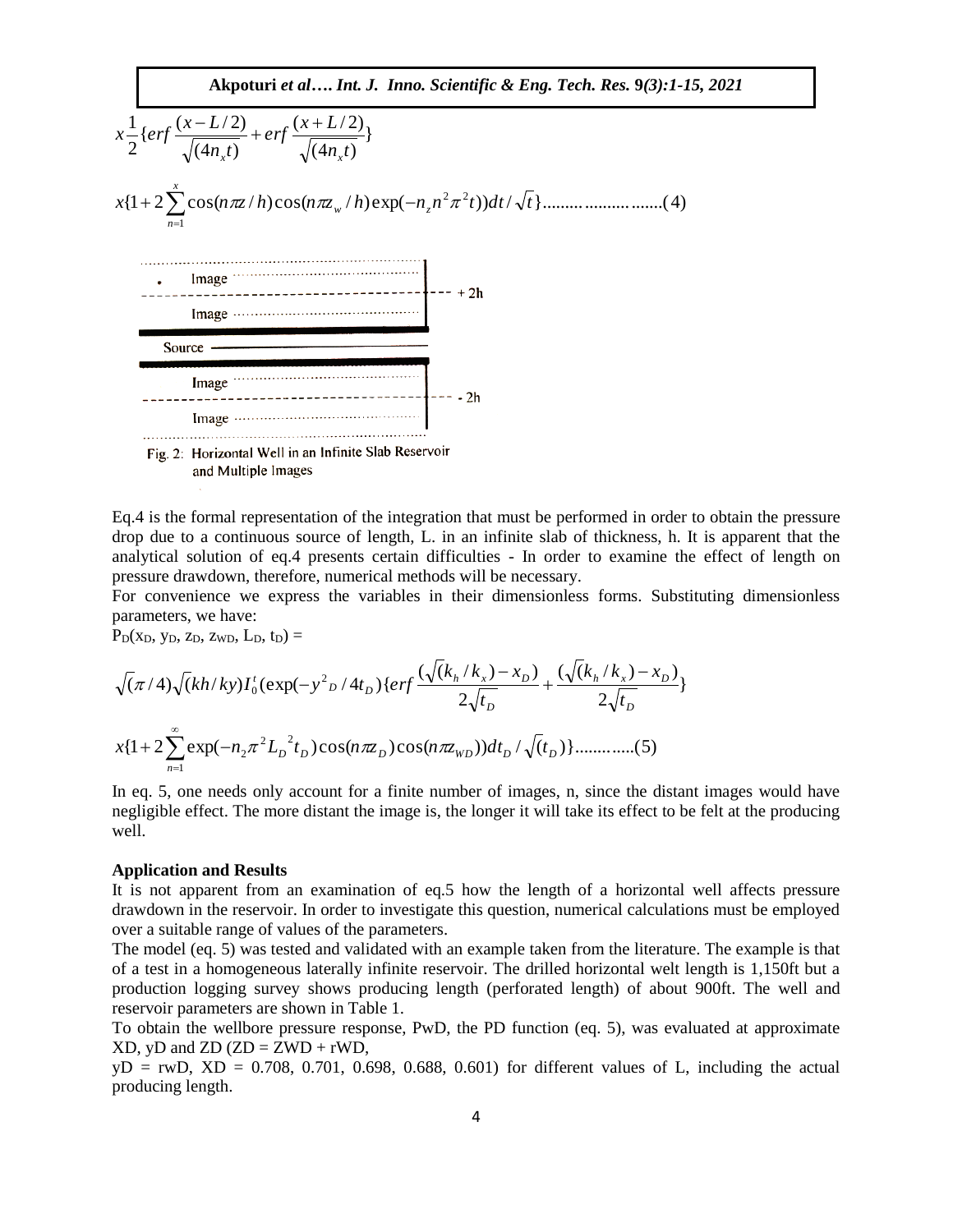PwD is the unit response function of the full system that is the dimensionless wellbore pressure including the effect of wellbore storage for a constant flow rate at the measuring point and the skin. This is different from the unit response function,  $P<sub>D</sub>$  of the formation alone.

#### **Solution For Infinite Conductivity Well**

If eq.5 is evaluated at  $x = +L/2$ . it gives the uniform flux solution for a horizontal well of length producing either from the right or left end of the wellbore. The conductivity of real wells, however, would be close to infinity, and hence the pressure distribution, instead of the flux distribution, would be uniform along the well (infinite conductivity well) Ref. 6 indicates that value for the infinite conductivity horizontal well solution should depend on LD.

The conventional method that can be used to approximate the infinite conductivity solution with the uniform flux solution is by using an equivalent pressure point, that is, to measure the pressure at  $XD =$  $XD$ , where  $X<sub>D</sub>$  is some suitably determined value. This approach was first suggested by Muskat who suggested the value of  $X_D = 0.75$  from any extremity of the well. It was studied in more detail by Gringarten and Ramey<sup>14</sup>, who gave values Of  $X<sub>D</sub>$  for a well in infinite isotropic medium for various values of  $r_w/L$ . The values of  $x*D$ , used in this study were obtained from the result of ref. 14 for corresponding values of  $r_{\text{weq}}/L$ .

In general, the location of the equivalent pressure point will vary with time Such variations are neglected in this study. It is assumed that the equivalent wellbore point computed from the stabilized pressure distribution (late – time solution) can be used at all times because the eary-time flux distribution is nearly uniform and is fixed at late times. Thus, the exact location of the equivalent point should have a small effect on the accuracy of pressure values during the transition period between the early-time uniform flux and the late-time stabilized conditions.

The equivalent well radius,  $r_{\text{weg}}$ , may be computed by:

$$
r_{weq} = 0.5r_w((k/k_Z)^{0.25} + (k_Z/k)^{0.25}) \dots \dots \dots \dots (6)
$$

In the dimensionless isotropic coordinate system, the equivalent wellbore radius is:

$$
r_{WD} = (r_{weg} / 2L_w)(\sqrt{k_z / k_y}) + \sqrt{k_x / k_y}) \dots \dots \dots \dots \dots \dots \dots (7)
$$

with the line source approximation for a horizontal well located at the reservoir mid-height. The method of least squares estimation is used for the solution of eq.5 because many parameters are involved. For the purpose of the least squares approximation, we set:

for least squares summation is used for the solution of eq.5 because many parameters are  
\npurpose of the least squares approximation, we set:  
\n
$$
GFI = \exp(-y^2_D/4t_D)\{erf\frac{(\sqrt{(K_h/K_x)} - X_D)}{2\sqrt{t_D}} + erf\frac{(\sqrt{(K_h/K_x)} + X_D)}{2\sqrt{t_D}}\}
$$
\n
$$
x\{1 + 2\sum_{n=1}^{x} \exp(-n_2\pi^2 L_D^2 t_D)\cos(n\pi z_D)\cos(n\pi z_{WD}))dt_D/\sqrt{(t_D)}\}
$$
\n(8)

With the foregoing in view, a software computer programme was developed for the solution of eq5. Fig.3 shows the flow chart for the computer programme.

The programme was used to generate values of GFI for different values of tD (Table 3). The integral in eq.5 was then calculated by plotting (GIF versus  $t<sub>D</sub>$ , and finding the area under the curve from 0 to tD.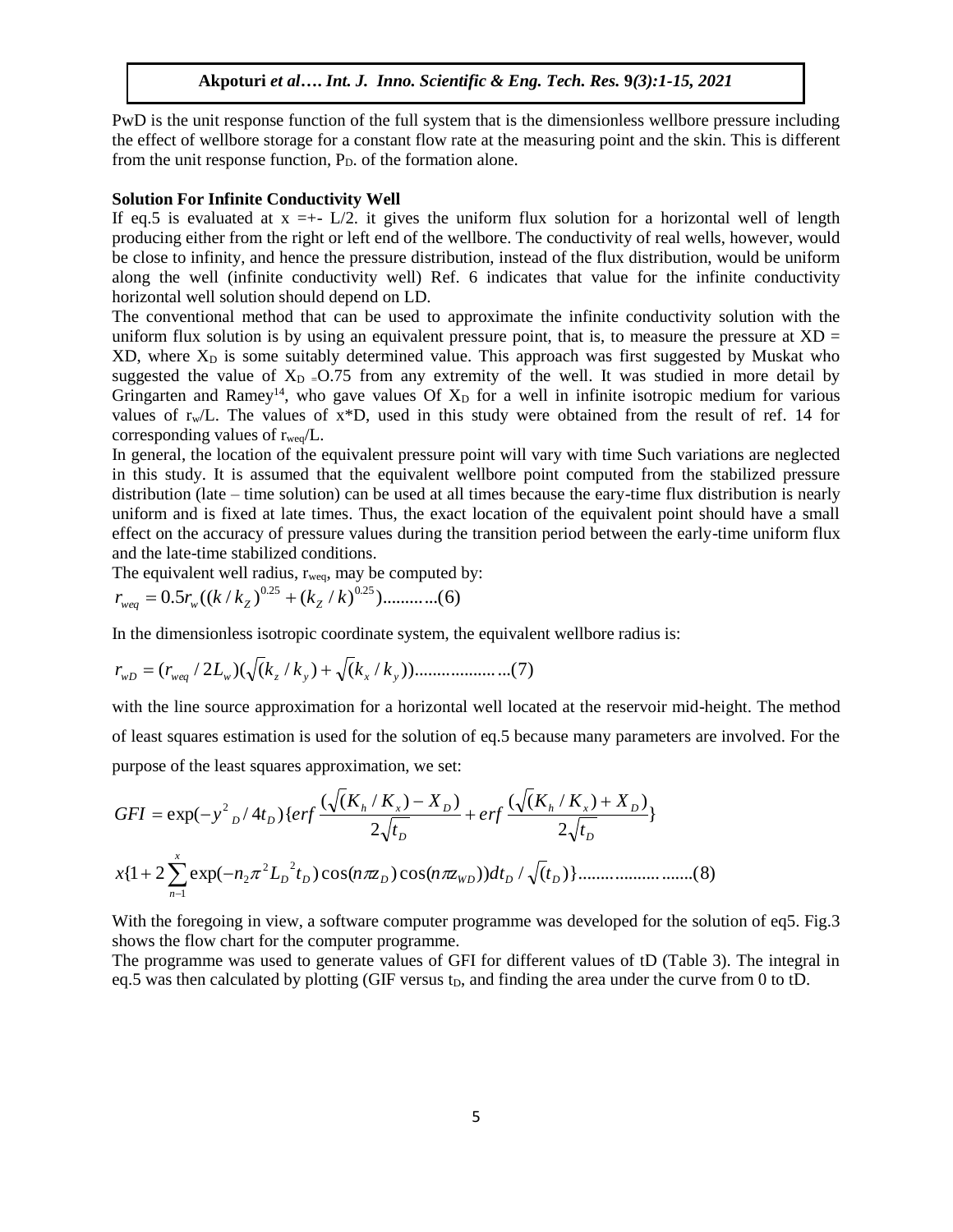#### **Short-Time Pressure Behaviour**

The process of generating values of GFI using the developed computer programme for different values of  $t_D$  runs Into difficulty for early times ( $t_D < 10^{-1}$ ). The programme gives overflow problem. However, this problem was solved as discussed by Ozkan et al<sup>8</sup>, Nisle<sup>12</sup>, and Gringarten and Ramey<sup>14</sup>.

At early times  $(tD<10^{-1})$ , the horizontal well behaves as a vertical well producing an infinite reservoir of height L, and the value of the integral (eq.5) approaches the Ei-function solution.

The term 
$$
\{ erf \frac{(\sqrt{(K_h/K_x) - X_D})}{2\sqrt{t_D}} + \frac{erf(\sqrt{(K_h/K_x) + X_D})}{2\sqrt{t_D}} \}
$$
 in eq.5 is also constant at early times.

Therefore, the asymptotic form of eq.5 in the image sum representation during this early period is:  
\n
$$
P_D((x_D \le 1/\, y_D, z_D, z_{WD}, L_D, t_D) = -(1/4\alpha L_D)Ei(-(z_D - z_{WD}/L_D)^2 + y_D^2)/4t_D) \dots \dots \dots (9)
$$

where  $\alpha = 1$  for  $x_D$  /  $\leq 1$  and 2 for  $/x_D$  /  $\leq 1$ . For  $/x_D$  /  $\leq 1$ , P<sub>D</sub>=0 no flow exists beyond the tips of the

well and fluid flows vertically into the horizontal well. In the case considered  $\alpha = 1$  since  $/x_D / \leq 1$ .

For these values of  $t_D$ , published Ei-function solution tables were used to evaluate  $P_{WD}$  at the corresponding t<sub>D</sub>. For large values of t<sub>D</sub>, the integral approaches zero. This can be observed from Table 2. Moreover, the well bore pressure response approach the same value.

The approximate expression for the duration of the early time period is:

$$
(\sigma_{\overline{D}}^{\;\;2}/20)
$$

$$
t_D \le \min\{(z_D + z_{WD})^2 / (20L_D^2)
$$
  

$$
(z_D + z_{WD}) - 2)^2 / (20L_D^2) \dots \dots \dots (10)
$$

where  $\sigma_D = 1 - \frac{\lambda_D}{\lambda_D}$  and 2 for  $\frac{\lambda_D}{\leq 1}$  and  $\frac{\lambda_D}{= 1}$  respectively.

To evaluate the wellbore pressure, only the horizontal section, excluding the 50 ft of vertical penetration, was considered.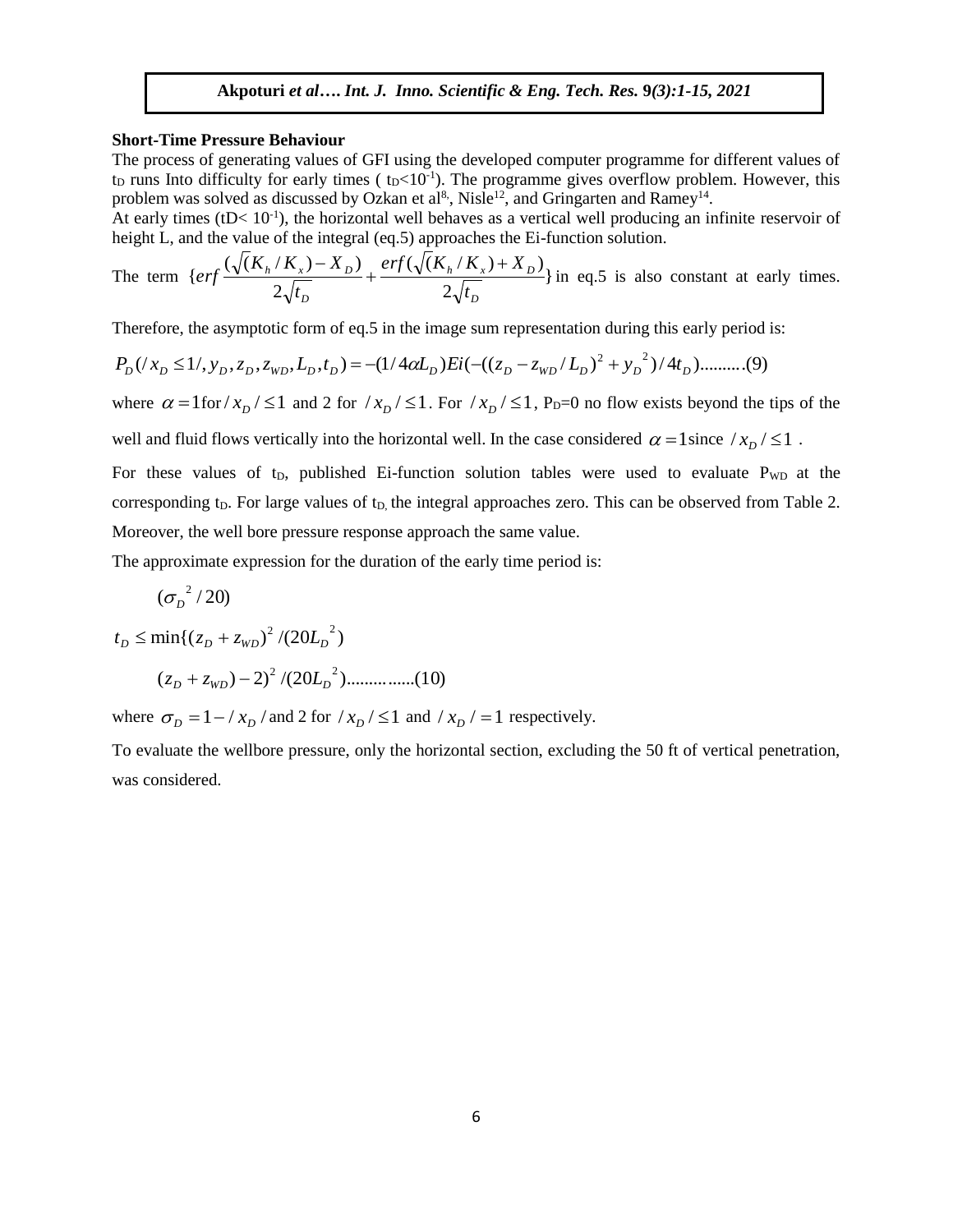### **Validation Of Result**

The solution of eq.5 as derived in this study yields the dimensionless sand-face pressure response,  $P_{WD}$  at corresponding dimensionless time,  $t<sub>D</sub>$ . To compute the actual pressure response, P(t) for a real time, tD, the relation between the actual dimensionless quantities, eq.1-6 and eq1-7 were applied, giving

\_ 865.196 .......................................(12) 474.700 / ......................................(11) 2 *D D P P t t L* 

Eq. 11 and eq.12 were then used to obtain P for  $L = 900$  ft, the productive length of the well. The results are resented in Table 5. The results obtained for the pressure drawdown for L= 90O ft by USing the model developed here are in good agreement with the results of the model applied in the literature also presented in Table 5.

### **DISCUSSION OF RESULT**

The pressure drawdown created by the infinite conductivity line source horizontal wells were computed for several values of length of horizontal drain section and flow rates. The results for flow rate  $q = 500$ bbl/d are shown in fIg.3. It can be observed from the figure that the pressure drawdown decreases as the perforated length increases.

It can also be seen from Fig.4 that the flow regime exhibits wellbore storage and three well defined flow regions: ( I) early vertical radial flow period, (2) early linear flow period, and (3) a pseudo-radial flow period. With transitions between periods. The dashed line marked AA  $(t_D=0.1)$  denote the times for the end of the initial vertical flow period before the pressure response disturbance has reached a vertical boundary. The exact time for the end of the flow regime is determined by eq. 10. During this flow period, P declines linearly with the logarithm of the elapsed time. The flow regime ends when the effect of the lower and/or upper reservoir limits is felt.

The second observed flow regime occupying the region between lines AA ( $t<sub>D</sub>=10$ ) and BB'(Td=10) is the early linear flow period when the pressure transient reaches the upper and lower boundaries of the reservoir.

The third flow regime (the pseudo-radial flow) occurs for  $t<sub>D</sub>$  10.0. This flow regime is observed due to the absence of an aquifer or a gas Cap. During this flow regime, the horizontal well behaves as an enlarged vertical well. Similar to a vertical well intersected by a vertical Hydraulic fracture. The flow regimes radius is much larger than the producing length, L, of the well, so that the distance from the well's centre to the nearest external boundary must be several times L for this flow regime to occur. During this flow period, the streamlines will be horizontal in the x-y plane and directed towards the wellbore.

As shown in Fig.4, once the pseudo-radial flow starts, the horizontal well solutions for the values of  $L<sub>D</sub>$ considered, that is the pressure drawdown are practically the same, Thus, during late times, when the well reaches pseudo- radial flow in an infinite reservoir, the performance of horizontal wells expressed in terms of productivity index, Irrespective of the well length approach the same value. Therefore, increasing the length of the horizontal drain section of a horizontal well increases the oil production initially. However, after some time, the- oil recovery decreases as the well length Increases. Hence, the incremental oil gain by increasing the well length has to be weighed against additional drilling/completion costs and the attendant operational risks.

The late-time linear flow period (the fourth flow period usually observed in horizontal wells) is not observed here because of the infinite nature of the reservoir. This regime would occur only when the pressure transient reach the lateral extremities of the reservoir and these lateral extremities are nonexistent here.

One of the important applications of the method developed in this study is to evaluate the productivity of a horizontal well or of the formation. The productivity of a conventional well is proportional to the transmissibility (kh). Low productivities result from low values of k or h or both. This can be compensated in horizontal wells where the length L, is chosen by the engineer. The kL product in a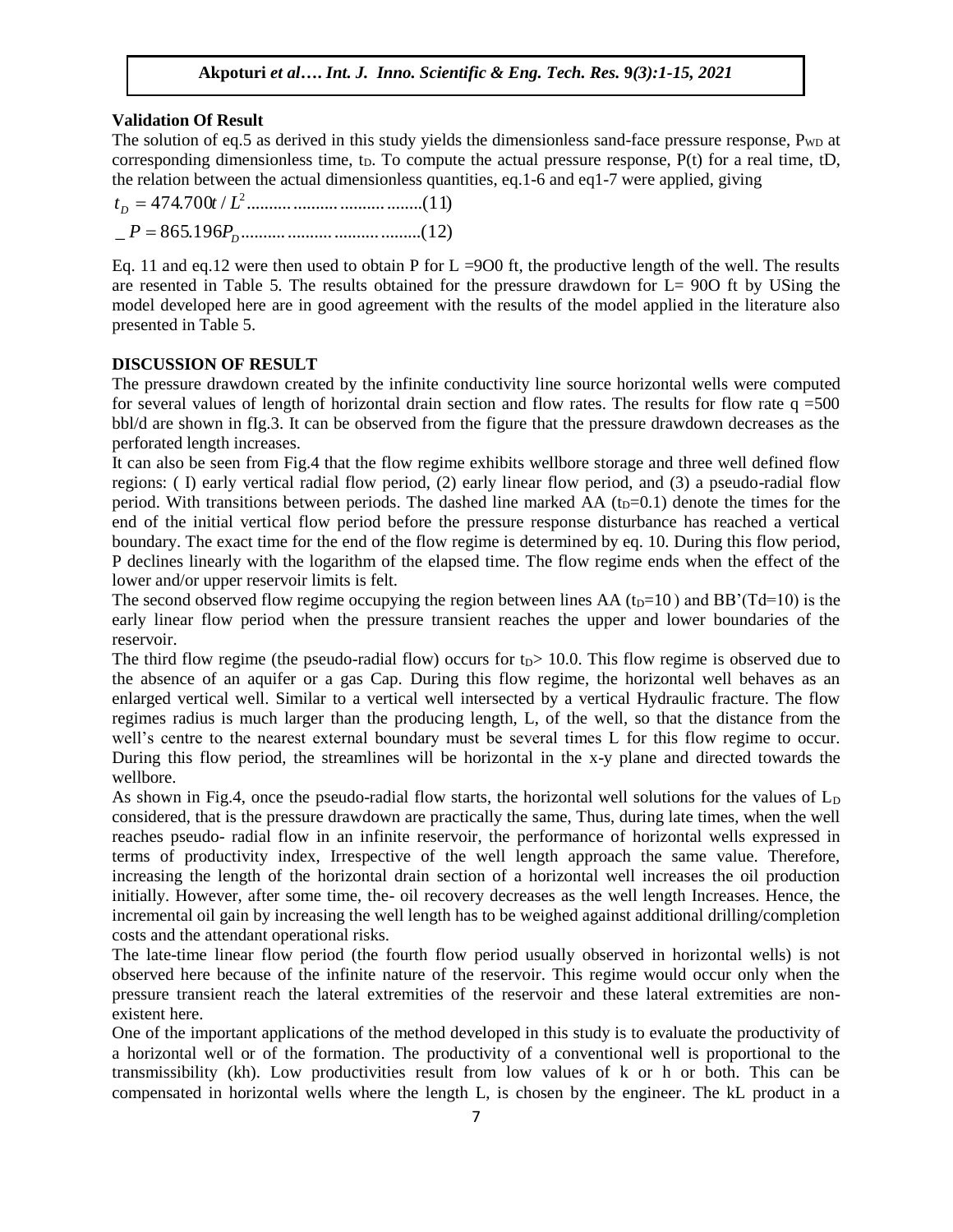horizontal well plays a similar role to that of the kh product in a vertical well If eq. 5 is evaluated at the wellbore, we obtain the productivity of the well, not that of the whole formation. Formation productivity can be obtained by evaluating eq.5 at the appropriate values of Xd ,yD, and zD,.

The use of eq.5 in the form discussed here assumes that downhole flow rate data is used(if not, wellbore storage above bottomhole pressure gauges has to be taken into account) However, in a horizontal well, there will be considerable wellbore volume below the tool even when a shut-in device is used or the down hole flow rate is measured. The storage effects due to this volume typically lasts longer than those for a vertical well in the same formation because the anisotropy reduces the effective permeability at early times to  $(k_h k_x)$  <sup>1/2</sup>.

### **CONCLUSION**

A numerical method which can be used to examine the effect of length on pressure drawdown in a horizontal well has been developed. The analysis method (model) was validated using an example from the literature. The results show that the pressure drawdown in a reservoir penetrated by a horizontal well decreases as the length of the horizontal drain section increases However, the relationship was found to the non-linear. At late times, when pseudo-radial flow has been achieved (in an infinite reservoir), the reduction in pressure drawdown with increase in the length of the drain hole becomes negligible. The method provides a tool that can be used to estimate the optimum length of the horizontal drain hole to achieve a balance between the cost of drilling, completion and the attendant operational risks against the well productivity. It is also useful for screening potential horizontal well candidates for detailed numerical simulation studies.

### **Nomenclature**

- $q =$  production rate per unit length of line source barrels/day
- qw= total production, barrels
- $x,y,z = co-ordinate$ , feet
- $L =$  full well length, feet
- $C_t$  = total system compressibility, psi<sup>-1</sup>
- $h =$  reservoir thickness, feet
- $k =$  permeability, millidarcy
- $n = k/\Phi \mu c = hyd$ raulic diffusivity, sq.ft/hr
- $B =$  formation volume factor, res bbl/stb
- $-p =$  pressure drop, psi
- p1= initial uniform pressure in reservoir, psi
- $z_w =$  distance of the well from the boundary at  $z=0$ , feet
- $r_w =$  Wellbore radius, feet
- $t =$  time
- $n =$  number of terms in a series
- $t_p =$  dimensionless time
- $P_D =$  dimensionless pressure
- $P_{WD}$  = dimensionless wellbore pressure
- $v^1 =$ y - coordinate of the centre of well, ft
- $x^1 = x$  coordinate of the centre of well, ft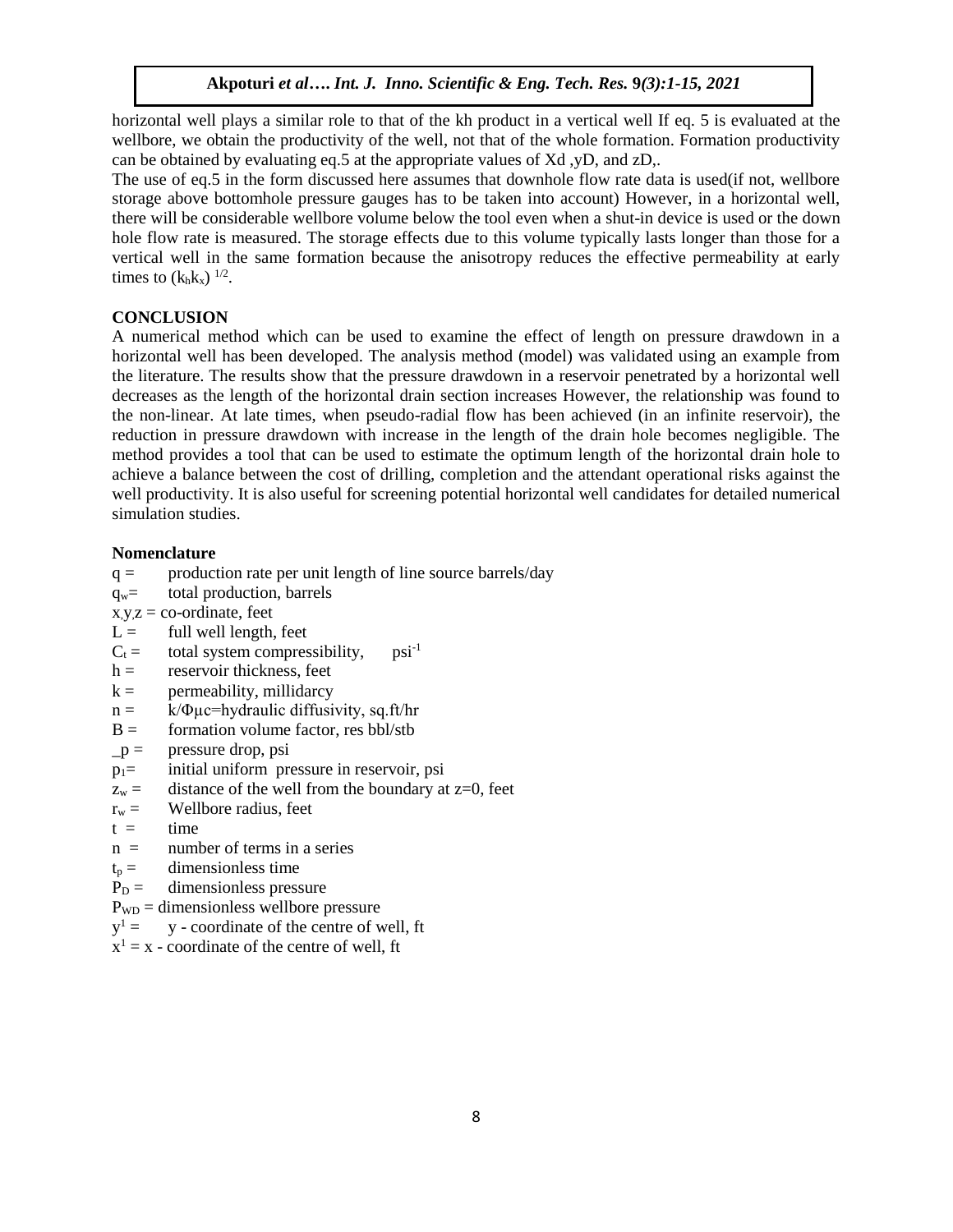$$
G_x = \{ erf \frac{(\sqrt{(K_h/K_x) - X_D})}{2\sqrt{t_D}} + erf \frac{(\sqrt{(K_h/K_x) + X_D})}{2\sqrt{t_D}} \}
$$
  
\n
$$
G_y = \exp(-y_D^{2/4t_D})
$$
  
\n
$$
G_z = \sum_{n=-\infty}^{\infty} \exp\{\frac{(-z - z_w + 2nh)^2}{4t_D} + \exp\frac{(-z + z_{wD} + 2nh)^2}{4t_D} \}
$$
  
\n
$$
erf(x) = (2/\sqrt{x}) \sqrt{\pi} - \exp(-u^2) du
$$

#### **REFERENCES**

1. Goode, PA., and Thambynayagam, R.K M.: "Pressure Draw down and Buildup Analysis in Anisotropic Media," SPE Formation Evaluation, Dec.(1996) 683-697.

2. Odeh S. Aziz and Babu D. K.: Transient Flow Behaviour of Horizontal Wells: Drawdown and Buildup Analysis, SPE Formation Evaluation, March (1999) 7-15.

3. Lichtenberger 6. J.: Practical Aspects of Data Acquisition and Interpretation of Horizontal WellPressure Transient Data,' SPE paper 25922 presented at the Rocky Mountam Regional / Low Permeability Reservoirs Symposium, Denver Co. U.S.A. April, 12-14,2002.

4. Kul-Fu Du, and George Stewart: Analysis of Transient Pressure Response of Horizontal Wells in Bounded Reservoirs," SPE Formation Evaluation, March (2002)32-38.

5. FikriJ.Kuchuk; Peter A Goode; Bradley W.Brice; David W. Sheffard R.K. Thambynayagam: " Pressure Transient Analysis for Horizontal Wells," JPT, August(1999) 974-103.

6. Kuchuk, F.J.; Goode, P; Wilkinson D.J.; and Tham by nayagam, R.K.M.:"Pressure Transient Behaviour of Horizontal Wells With and Without Gas Cap or Aquifer," SPE paper 17413 presented at the SPE California regional Meeting held in Long Beach, California, March 23-25, 1988.

7. Suzuki J." Horizontal Well Test Analysis System"paper SPE 20613 presented at the 65th Annual Technical Conference and Exhibition of the SPE in New Orleans, LA. Sept. 23-26, 1999.

8. Ozkan E. and Raghavan R.: " Performance of Horizontal Wells subject to Bottom water Drive," SPE Reservior Engineering. August (2004) 375-385.

9. Babu D.K. and Odeh, A. S." Productivity of a Horizontal well," Paper SPE 18298 presented at the 1988 SPE Annual Technical Conference and Exhibition, Horizontal, U.S.A. October 2-5

10. Joshi S.D..: "Augmentation of Well Productivity with Slant and Houston Wells, "JPT (June 2002) 729-739.

11. Gringarten, A.C. and Ramey, H. J.: the use of source and Green's Function in Solving Unsteady - Flow Problems in Reservoirs, "SPEJ, October (1999) 285-296.

12. Nisle, R.G.: "The Effect of Partial Penetration on Pressure Buildup in oil Wells." Trans. AIME Vol., 213 (1993) 85-90

13. Cinco H. Miller, F.G. and Ramey H.J.: "Unsteady- State pressure distribution created by a directionally, Drilled Well. " SPE Reprint Series 14, 256-264.

14. Gringarten A.C. solution for a partially Penetrating Line - source Well, "SPE Formation Evaluation. pp 559-566, Dec. 2001.

15 Muskat M. "The Flow of Homogeneous Fluids Through Porous Media" J.W. Edwards, Inc., Ann Arbour Mich. (2004) 273

#### **Appendix I**

| $y_D = (2(y-y)/L) \sqrt{(K_h/k_y) \dots (K_h/k_y)}$ |  |
|-----------------------------------------------------|--|
|                                                     |  |
|                                                     |  |
|                                                     |  |
|                                                     |  |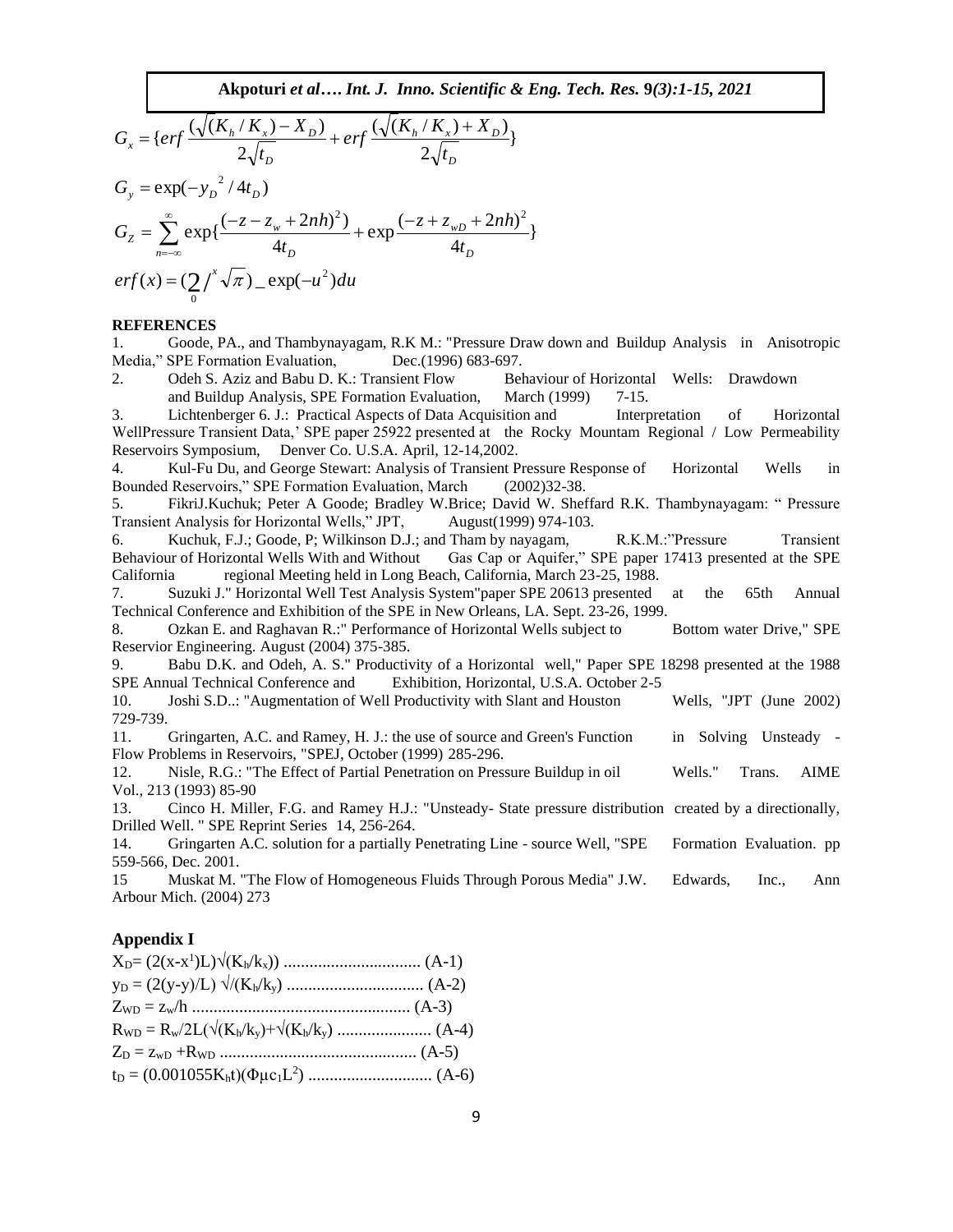### **Fig. 3: Flow chart For The Computer Programme**

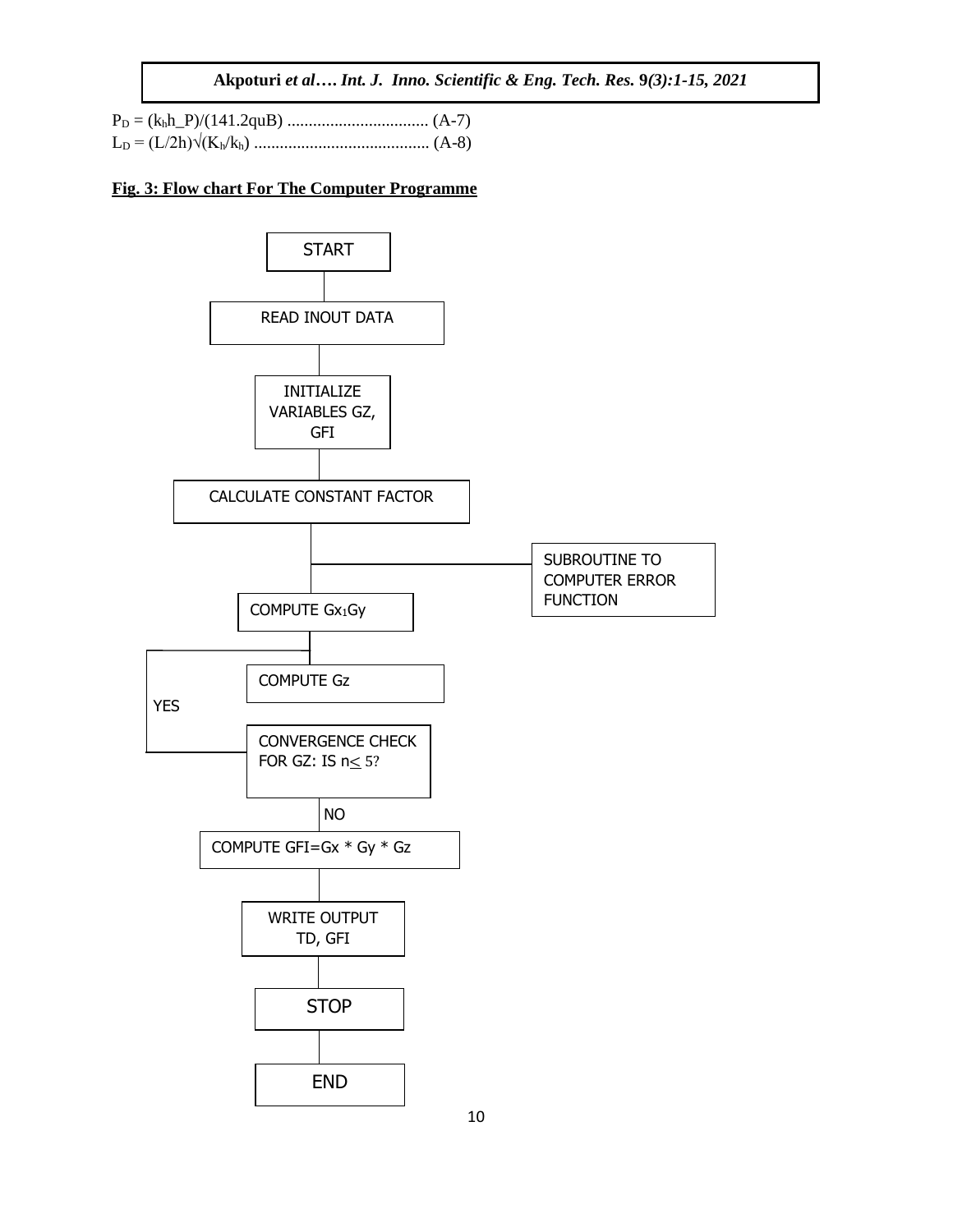# **Table 1: Well And Reservoir Data**

| Porosity, Fraction                   | 0.22                 |
|--------------------------------------|----------------------|
| Oil viscosity, cp                    | 1.0                  |
| Compressibility psi                  | $1.0 \times 10^{-5}$ |
| Well length B                        | 900                  |
| Reservoir thickness, ft              | 100                  |
| Production rate, stb/day             | 500                  |
| Wellbore radius, ft                  | 0.3                  |
| Formation volume factor. res.bbl/stb | 1,25                 |
| Horizontal Permeability, md          | 1.02                 |
| Initial pressure, psi                | 5000                 |
| Vertical permeability, md            | 1.05                 |

#### TABLE 2

\*\*\*\*\*\*\*\*\*\*\*

#### OUTPUT DATE

\*\*\*\*\*\*\*\*\*\*\*

# RESERVOIR THICKNESS = 100,00ft

 $PKX = 1.02$ md ; $PKY = 1.02$ md; PKZ= 1.05md

| LD        | <b>XD</b> | YD        | <b>ZD</b> | <b>ZWD</b> | <b>RWD</b> |
|-----------|-----------|-----------|-----------|------------|------------|
|           |           |           |           |            |            |
| 2.5364980 | 0.6880000 | 0.0012000 | 0.5012000 | 0.5000000  | 0.0012000  |
| 3.5510980 | 0.6980000 | 0.0008571 | 0.5008571 | 0.5000000  | 0.0008571  |
| 4.5656970 | 0.7010000 | 0.0006667 | 0.5006667 | 0.5000000  | 0.0006667  |
| 5.8339460 | 0.7080000 | 0.0005217 | 0.5005217 | 0.5000000  | 0.0005217  |
| 7.6094950 | 0.7150000 | 0.0004000 | 0.5004000 | 0.5000000  | 0.0004000  |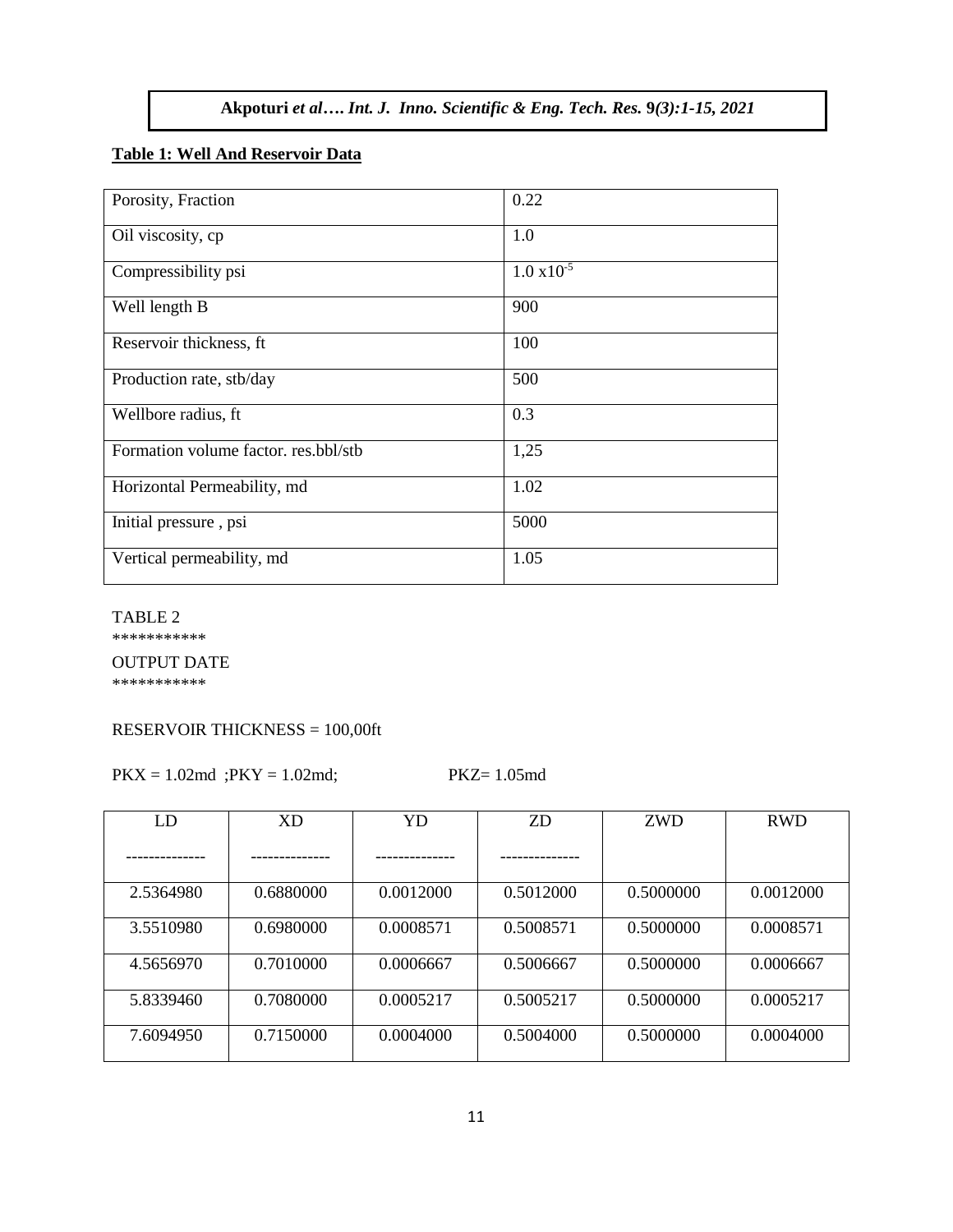# **Table 3: Pressure Drawdown Coefficient Vs. Time Horizontal Length, L(Ft)**

| TD         | L1        | L2        | L3        | L4        | L <sub>5</sub> |
|------------|-----------|-----------|-----------|-----------|----------------|
| *********  | ********* | ********* | ********* | ********* | *********      |
|            | 500.0     | 700.0     | 900.0     | 1150.0    | 1500.0         |
|            |           |           |           |           |                |
| $.1E + 00$ | 4.78812   | 4.74360   | 4.73012   | 4.69840   | 4.66636        |
| $.2E + 00$ | 3.06414   | 3.03985   | 3.03253   | 3.01535   | 2.99806        |
| $.5E + 00$ | 1.63103   | 1.62296   | 1.62053   | 1.61482   | 1.60907        |
| $.7E + 00$ | 1.25986   | 1.25497   | 1.25349   | 1.25002   | 1.24653        |
| $.1E + 01$ | 0.94178   | 0.93903   | 0.93820   | 0.93624   | 0.93428        |
| $.2E + 01$ | 0.51276   | 0.51194   | 0.51170   | 0.51112   | 0.51053        |
| $.5E + 01$ | 0.21690   | 0.21676   | 0.21671   | 0.21661   | 0.21651        |
| $.7E + 01$ | 0.15666   | 0.15658   | 0.15656   | 0.15651   | 0.15645        |
| $.1E + 02$ | 0.11059   | 0.11055   | 0.11054   | 0.11051   | 0.11048        |
| $.2E + 02$ | 0.05584   | 0.05 584  | 0.05583   | 0.05583   | 0.05582        |
| $.5E + 02$ | 0.02247   | 0.02247   | 0.02247   | 0.02247   | 0.02247        |
| $.7E + 02$ | 0.01607   | 0.01607   | 0.01607   | 0.01607   | 0.01607        |
| $.1E + 03$ | 0.01126   | 0.01126   | 0.01126   | 0.01126   | 0.01126        |
| $.2E + 03$ | 0.00564   | 0.00563   | 0.00563   | 0.00563   | 0.00563        |
| $.5E + 03$ | 0.00226   | 0.00226   | 0.00226   | 0.00226   | 0.00226        |
| $.7E + 03$ | 0.00161   | 0.00161   | 0.00161   | 0.00161   | 0.00161        |
| $.1E + 04$ | 0.00113   | 0.00113   | 0.00113   | 0.00113   | 0.00113        |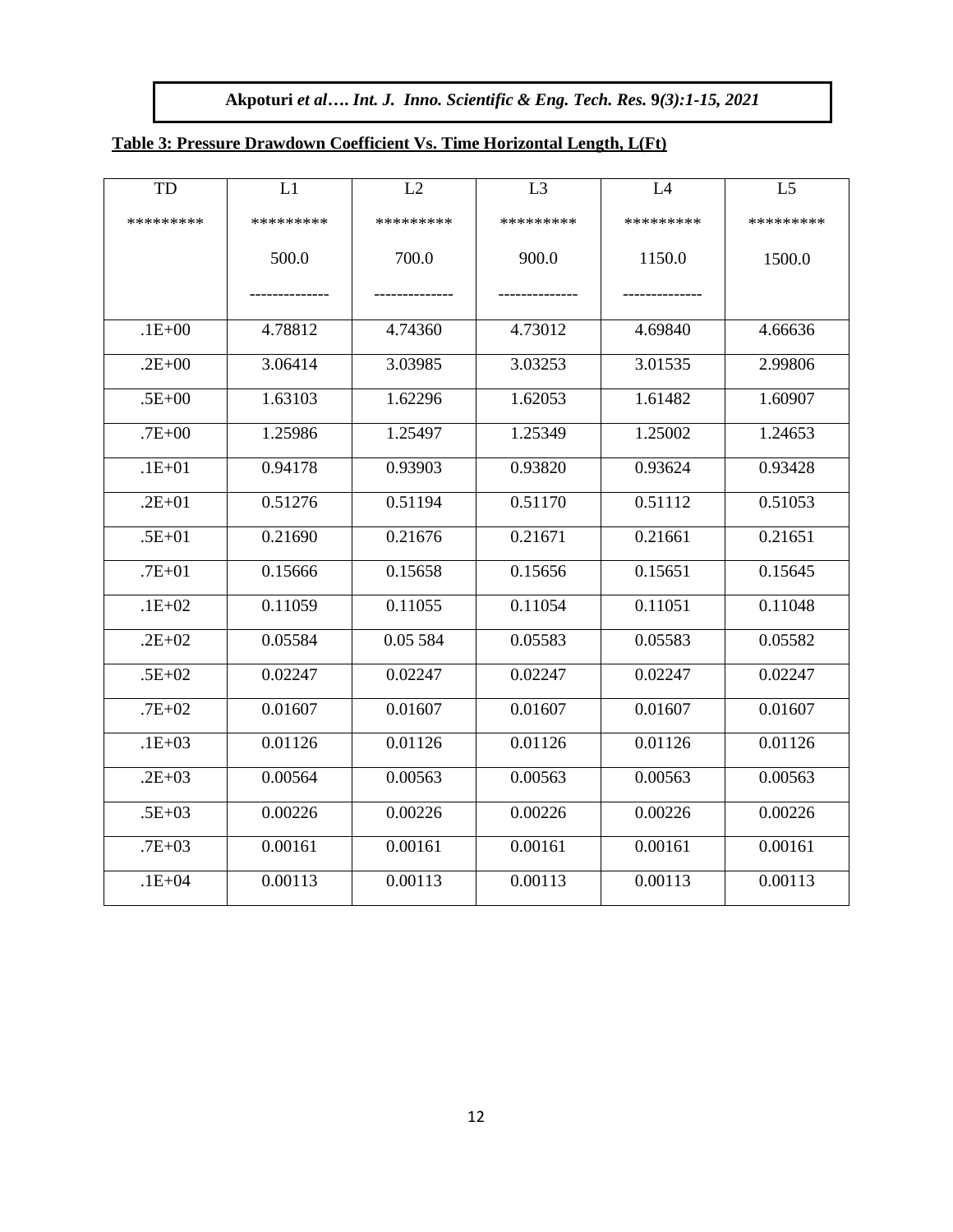| $t_D$             | $L_{D} = 2.54$ | $LD=3.55$ | $L_{D} = 4.57$ | $LD=5.83$ | $L_{D} = 7.61$ |  |
|-------------------|----------------|-----------|----------------|-----------|----------------|--|
| $1x10^{-5}$       | 0.2596         | 0.2354    | 0.2122         | 0.1879    | 0.1619         |  |
| $1x10^{-4}$       | 0.4835         | 0.3975    | 0.3330         | 0.2865    | 0.2375         |  |
| $1x10^{-3}$       | 0.7104         | 0.5596    | 0.4644         | 0.3852    | 0.3132         |  |
| $1x10^{-2}$       | 0.9374         | 0.7217    | 0.5904         | 0.4839    | 0.3888         |  |
| $1x10^{-1}$       | 1.1642         | 0.8316    | 0.7165         | 0.5826    | 0.4645         |  |
| $2x10^{-1}$       | 1.3399         | 1.0058    | 0.8902         | 0.75519   | 0.5566         |  |
| $5x10^{-1}$       | 1.6551         | 1.3819    | 1.2026         | 1.0660    | 0.8748         |  |
| $7x10^{-1}$       | 1.7845         | 1.4476    | 1.3312         | 1.1942    | 1.0024         |  |
| 1x10 <sup>0</sup> | 1.9323         | 1.5949    | 1.4783         | 1.3410    | 1.1488         |  |
| $2x10^0$          | 2.2578         | 1.9196    | 1.8027         | 1.6648    | 1.4717         |  |
| $5x10^0$          | 2.7476         | 2.4087    | 2.2917         | 2.1533    | 2.1265         |  |
| $7x10^0$          | 2.9148         | 2.5758    | 2.4588         | 2.3204    | 2.1266         |  |
| 1x10 <sup>1</sup> | 3.0942         | 2.7551    | 2.6381         | 2.5000    | 2.3067         |  |
| 2x10 <sup>1</sup> | 3.5936         | 3.2544    | 3.1373         | 2.9988    | 2.8049         |  |
| 5x10 <sup>1</sup> | 3.5960         | 3.5568    | 3.4397         | 3.3012    | 3.1073         |  |
| 7x10 <sup>1</sup> | 3.6520         | 3.6150    | 3.4981         | 3.3595    | 3.1655         |  |
| $1x10^2$          | 3.6962         | 3.6592    | 3.5423         | 3.4037    | 3.2097         |  |
| $2x10^2$          | 3.7489         | 3.7119    | 3.5423         | 3.4565    | 3.3364         |  |
| $5x10^2$          | 3.7826         | 3.7456    | 3.5946         | 3.4902    | 3.3440         |  |
| $7x10^2$          | 3.7896         | 3.7553    | 3.6287         | 3.4973    | 3.3511         |  |
| $1x10^3$          | 3.7953         | 3.7581    | 3.6355         | 3.6118    | 3.5786         |  |

# **Table 4: Dimensionless Wellbore Pressure Versus Dimensionless Time For A Horizontal Well In An Infinite Slab Reservoir**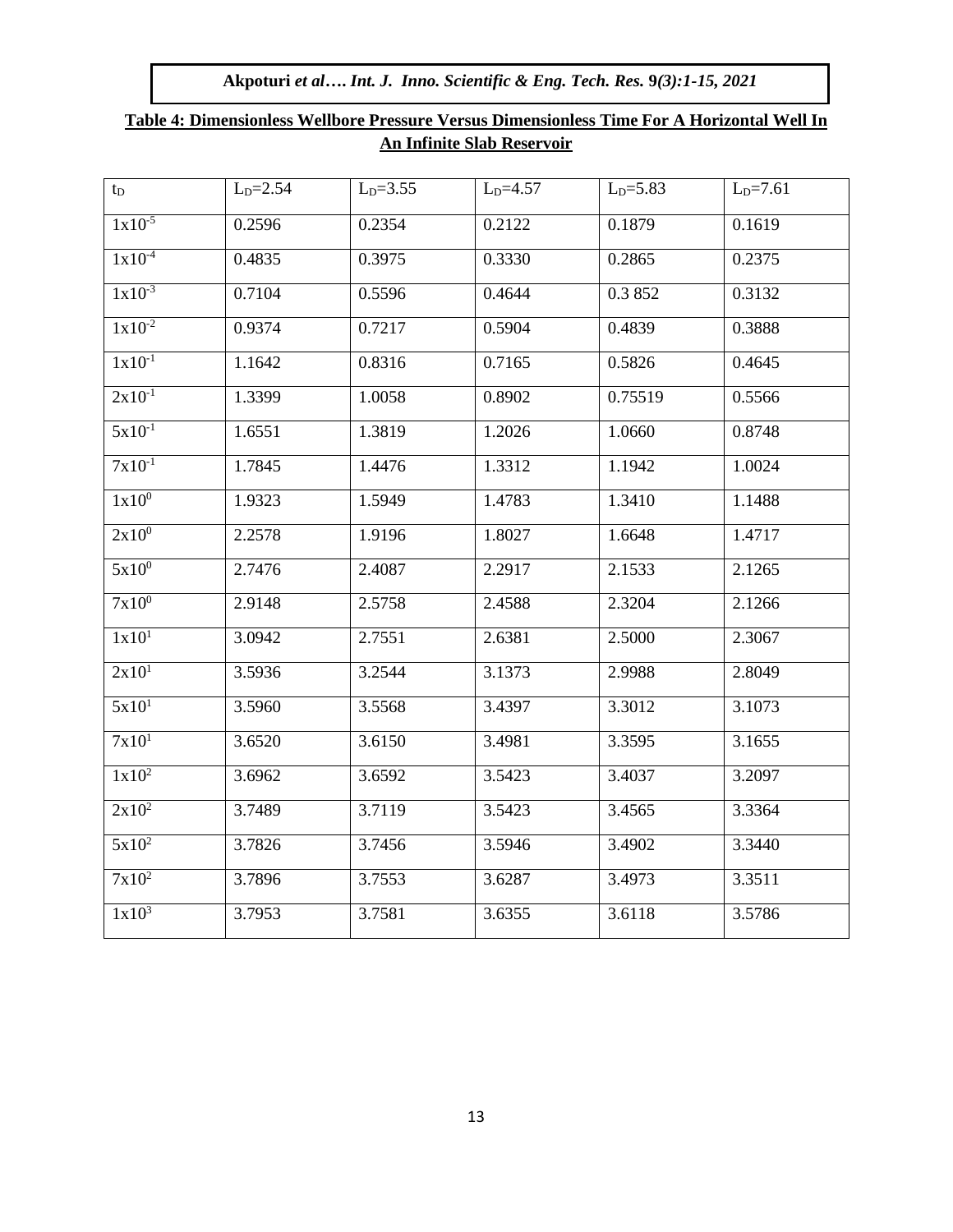# **Table 5: Comparison Of Results**

| Time, $t(hrs)$ | Dimensionless time | <b>Dimensionless</b> | $P$ (Ref.4), (psi) | $P$ Computed (psi) |
|----------------|--------------------|----------------------|--------------------|--------------------|
|                | $(t_D)$            | Pressure $(P_D)$     |                    |                    |
|                | $5.86x10^{-4}$     | 0.4064               | 408.6              | 412.6              |
| 10             | $5.86x10^{-3}$     | 0.5325               | 520.5              | 521.4              |
| 100            | $5.86x10^{-2}$     | 0.6585               | 745.7              | 750.9              |
| 1000           | $5.86x10^{-1}$     | 1.2579               | 1469.5             | 1523.6             |
| 10000          | $5.86x10^{0}$      | 2.3636               | 2650.9             | 2658.9             |

# **Table 6. Pressure Drawdown Versus Time (Q=500 Bb/D)**

| t(hrs)         | $L_{D} = 2.54$ | $L_{D} = 3.55$ | $LD=4.57$ | $L_{D} = 5.83$ | $L_{D} = 7.61$ |
|----------------|----------------|----------------|-----------|----------------|----------------|
| $1.00x10^{-3}$ | 135.363        | 120.837        | 107.746   | 95.017         | 81.433         |
| $1.00x10^{-2}$ | 243.388        | 217.266        | 193.729   | 170.842        | 146.417        |
| $1.00x10^{-1}$ | 437.670        | 357.514        | 299.133   | 256.159        | 211.835        |
| $1.00x10^{0}$  | 633.678        | 497.763        | 412.367   | 341.553        | 277.321        |
| 1.00x101       | 830.061        | 633.632        | 521.391   | 426.948        | 342.739        |
| $1.00x10^2$    | 1139.751       | 850.858        | 750.894   | 634.208        | 471.333        |
| $1.00x10^3$    | 19 17.268      | 1624.747       | 1523.640  | 1404.395       | 1241.426       |
| $1.00x10^4$    | 3053.677       | 2760.209       | 2658.905  | 2539.12        | 2371.425       |
| $1.00x10^5$    | 3237.677       | 3175.665       | 3064.784  | 2984.683       | 2872.56        |
| $1.00x10^6$    | 3432.417       | 3370.382       | 3249.376  | 3164.463       | 3045.790       |